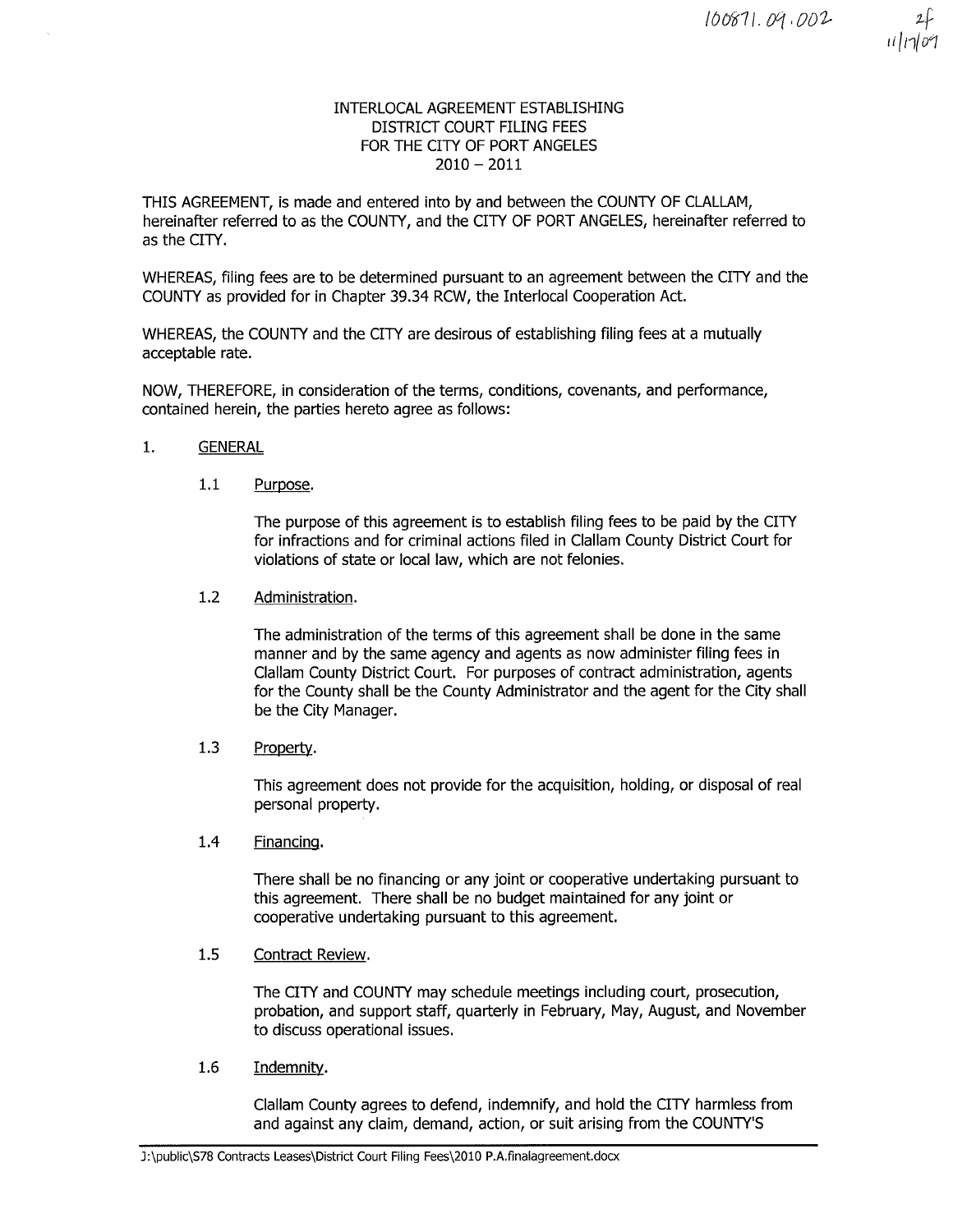negligent supervision of misdemeanor defendants or probationers under this agreement except where the COUNTY and CITY are jointly neglígent or the CITY is exclusively negligent.

In executing this agreement, the COUNTY does not assume liability or responsibility for or in any way release the CITY from any liability or responsibility arising in whole or in part from the existence or effect of CITY ordinances, rules, or regulations. If any cause, claim, suit, action or administrative proceeding is commenced in which the enforceability and/or validity of any such CITY ordinance, rule, or regulation is at issue, the CITY shall defend such ordinance, rule, or regulation at its sole expense. If judgment is entered or damages are awarded against the CITY, the COUNTY, or both, the CITY shall satisfy the same, including all chargeable costs and attorney's fees.

The terms of Section 1.6 "Indemnity" shall survive the termination or expiration of this agreement,

#### 2. Filing Fees.

# 2.1 Flat Filing Fee.

The CITY agrees to pay filing fees to cover their pro-rata share of the direct costs of running Dístrict Court I, as follows:

The 2010 cost shall be determined by calculating the 3-year, rolling average number of total cases filed with the court in each of the 3 most recent, full years (2006, 2007, and 2008), as well as the 3-year rolling average number of those cases filed only by the CITY. The CITY's average percentage of the average total number of cases filed shall be applied against the 2010 budgeted District Court 1 direct expenditures,  $1/12^{th}$  of which shall be paid monthly. For example:

| 2008 total cases = $13,291$<br>2007 total cases = $13,799$<br>2006 total cases = $14,369$ | Port Angeles cases $= 2663$<br>Port Angeles cases = $1652$<br>Port Angeles cases = $1850$ |
|-------------------------------------------------------------------------------------------|-------------------------------------------------------------------------------------------|
| 3-year average $= 13,820$                                                                 | 3-year average = $2055$ (14.9 percent)                                                    |
|                                                                                           |                                                                                           |

2010 budget for District Court I =  $$780,000$ 

 $2010 \text{ cost} = $116,220/12 = $9,685.00 \text{ per month}$ 

# 2.2 Probation Fees.

Probation fees levied and collected by the court shall be retained by the County Probation Department. The CITY shall actively seek probation fees when probation seruices are ordered. Revenues raised under this section shall be used to fund probation seruices and shall be in addition to those funds provided in RCW 3.62.050.

2.3 Adjustments for Inflation.

The fees set forth above are for 2010. Fees shall be changed annually thereafter based on recalculation of the formula described in 2.1 above.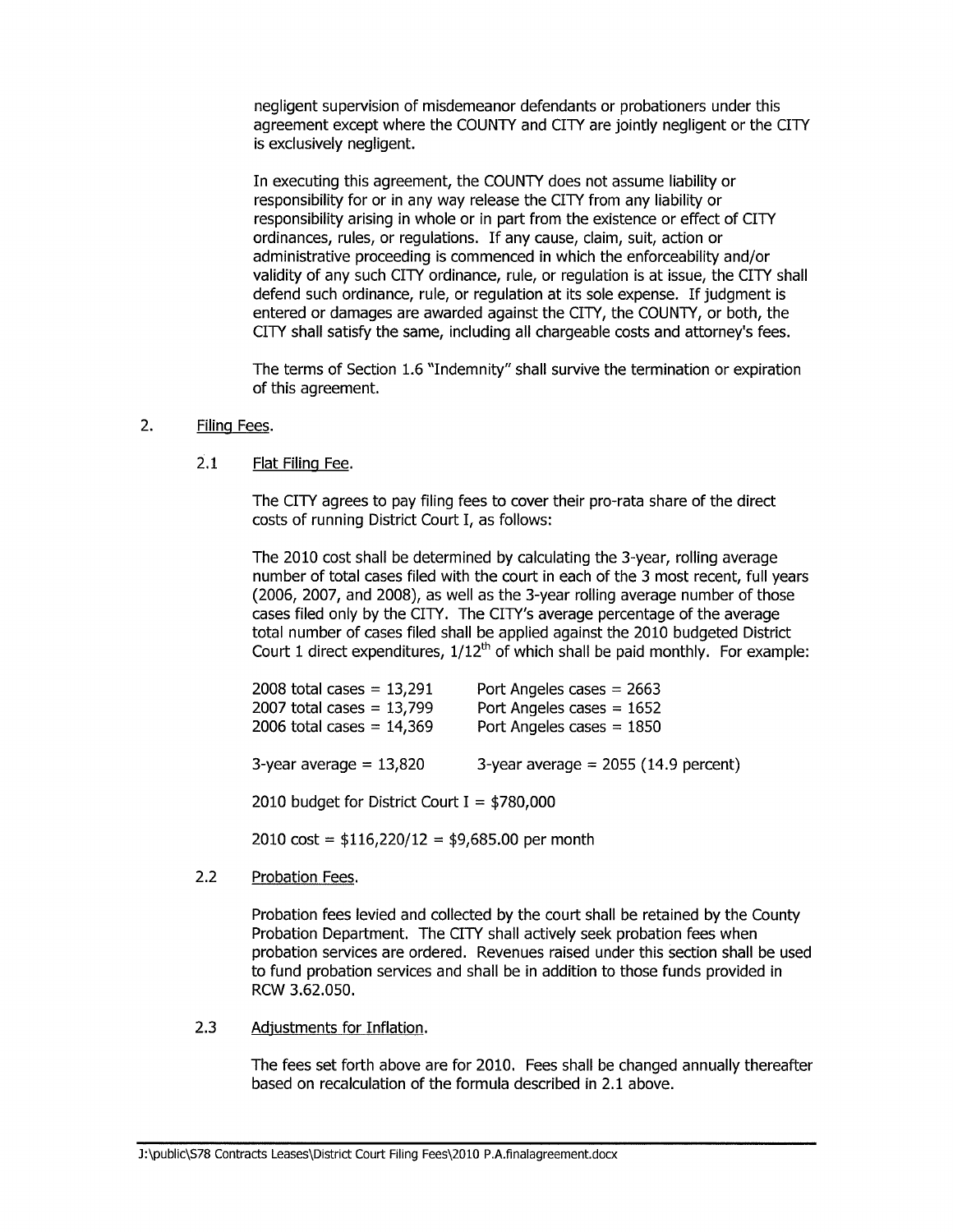# 2.4 Other Costs,

The fees set forth in Sections 2.1 and 2.2 of this agreement shall include all COUNTY services for District Court proceedings except for the following additional costs to be paid by the CITY:

- a. Attorney costs for indigent representation which costs shall be paid directly by the CITY through a contract for such seruices;
- b. Witness costs, juror costs, including required meals, together with the applicable mileage allowances, and the cost of interpreter seruices for court proceedings, which costs and allowance(s) shall be paid by the CITY;
- c. Prosecution costs including prosecution costs associated with any appeal in CITY cases.
- d, COUNTY agrees to actively pursue, by reasonable and necessary means as allowed by law, the collection of witness, jury, filing, and other appropriate fees from the convicted defendants against whom they have been assessed.

#### 3. DURATION, TERMINATION, AND ARBITRATION AS TO FEES.

## 3,1 Duration.

This agreement shall be in effect for a term commencing January 1, 2010 and ending on December 31, 2011.

# 3.2 Termination,

If neither party terminates this agreement, then this agreement shall continue for an additional three calendar years with any disputes as to filing fees being resolved consistent with the requirements set forth in RCW 3.62.070 and Section 3.3 below

## 3.3 Arbitration If No Agreement Regarding Fees.

In the event either party does not terminate this agreement, then on or before July 31 each year, the COUNTY shall provide written notice to the CITY specifying the estimated rate of filing fees proposed to be applicable to the next calendar year.

After the delivery of such notice, both parties shall negotiate in good faith the rate of filing fees. If the parties are not able to reach agreement regarding the rate of filing fees, then either party may invoke binding arbitration consistent with the requirement of RCW 3.62.070 on the fee issue. However, nothing contained herein shall prohibit the parties from mutually agreeing to extend the period of good faith negotiations or to submit the matter to mediation for resolution of the outstanding fee issues.

In the event the issue of filing fees is submitted to arbitration, the arbitrator or arbitrators shall only consider those additional costs borne by the COUNTY in providing District Court services to the CITY as provided for by RCW 3.62.070.